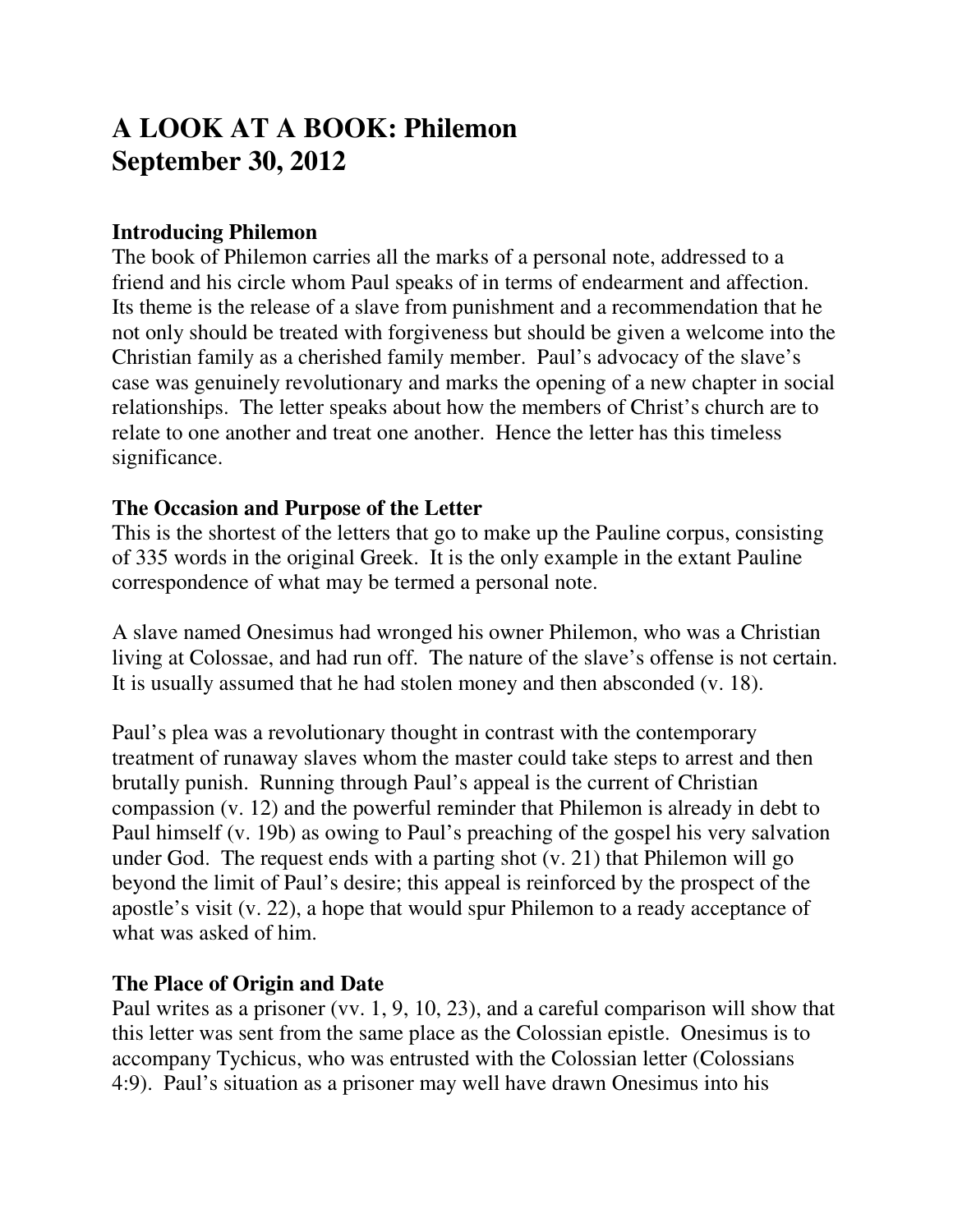company; some scholars believe that Onesimus had been caught and placed in the same cell as the Christian missionary and so won for Christ.

## **The Historical and Pastoral Significance of the Letter**

The question is sometimes raised that the New Testament never condemns slavery explicitly and so it is defective at a crucial point. Yet part of the answer to this implied criticism is that Paul does not advocate a social philosophy that results in revolution and violence. Paul's whole approach to Philemon is voluntaristic, leaving Philemon to settle the matter by appealing to his conscience.

# **Summary**

Each of the parties involved was called upon to do something difficult: on Paul's part, to deprive himself of Onesimus's service and company; for Onesimus, to return to his master-owner, whom he had wronged; for Philemon, to forgive.

# **The Place of Philemon in the New Testament**

It is unlikely that the letter would have been preserved if it had not been received in the spirit in which it was sent. We are on safe ground in postulating a happy ending to the story. The reconciliation of Philemon and Onesimus becomes an acted parable of the gospel itself, which breaks into the world of sin, suspicion and anger, of pride and fear, with the good news that Jesus Christ has revealed God's purposes of salvation, of human wholeness, of loving and forgiving fellowship.

No part of the New Testament more clearly demonstrates integrated Christian thinking and living. It offers a blend, utterly characteristic of Paul, of love, wisdom, humor, gentleness, tact, and, above all, Christian and human maturity.

# **Opening Greetings (Philemon 1-3)**

The names of his associates (vv. 23-24) also indicate an imprisonment identical with the one from which he wrote to the Colossians (Colossians 4:3, 18). The addressees are Philemon and Apphia, who is often taken to be Philemon's wife, along with Archippus (known from Colossians 4:17). But there is a wider audience as well, as "the church in [Philemon's] house" is included. The letter, ostensibly a private note to this family and to Philemon in particular, is intended to be read out in public worship.

*v. 1* "Timothy our brother" is with Paul. It is never said that he too is a prisoner. Despite this formal mention of Timothy, the letter as a whole is clearly a very personal one from Paul himself, not a joint effort. It is addressed primarily to "Philemon, our dear friend and fellow worker." These epithets imply that he,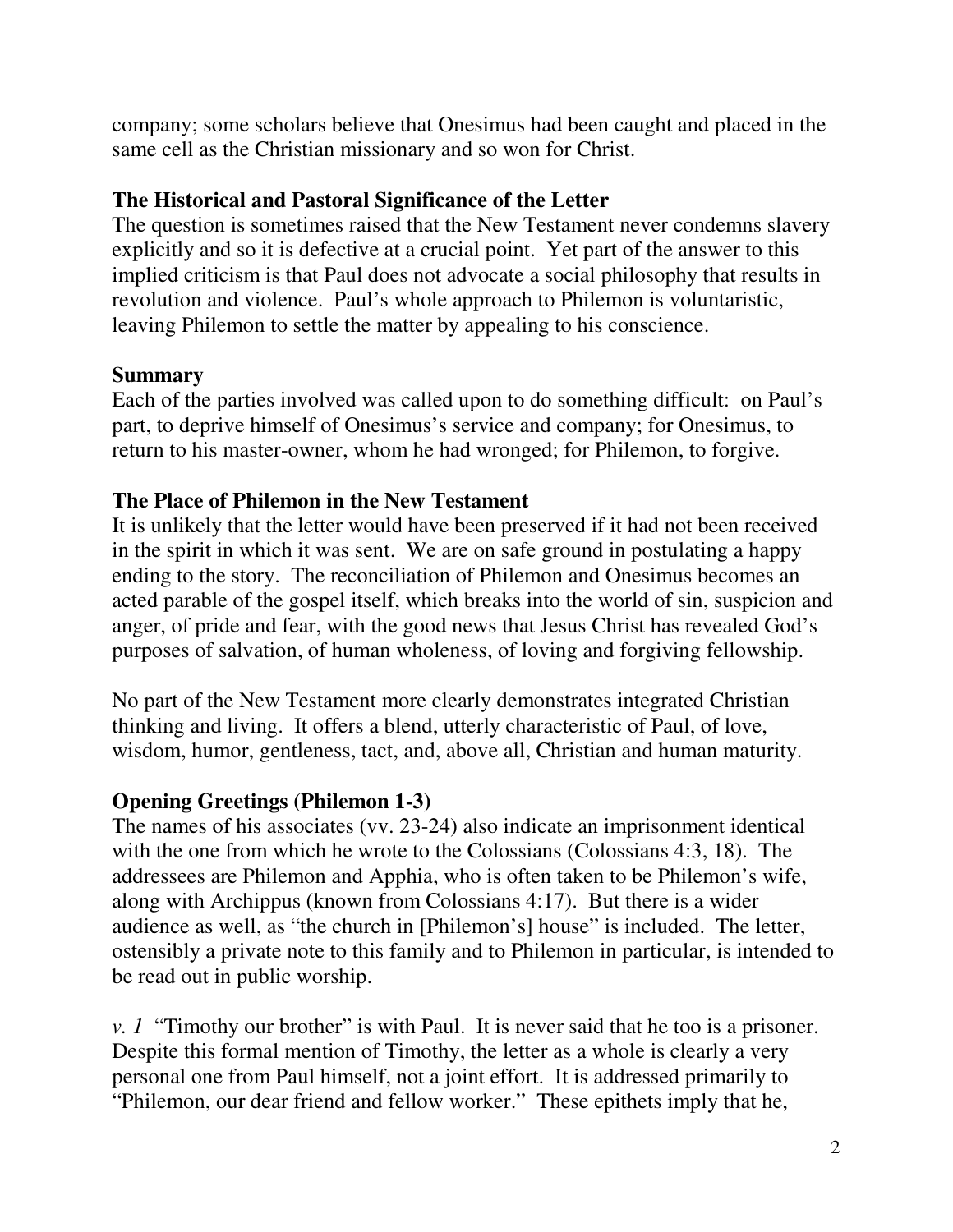unlike most of the Colossian church (Colossians 2:1), has known Paul personally and has collaborated with him in the work of the gospel. Philemon had himself been converted through the ministry of Paul (v. 19), probably during a visit to Ephesus, though some have speculated that the two met while Paul was on his journey "through the interior" from the region of Galatia and Phrygia to Ephesus (Acts 18:23; 19:1).

*v. 2* If Onesimus is to be welcomed back, it must be by the entire household. Paul therefore writes also to "Apphia our sister," who is almost universally reckoned to be Philemon's wife, and herself a Christian ("sister") to "Archippus our fellowsoldier," who, cryptically addressed in Colossians 4:17, is, like Philemon, a partner in Paul's work. The letter is personal, but nobody is an island: "and to the church that meets in your home." Philemon's life is set in a corporate Christian context. The early church, having no special buildings of its own, met in private houses.

## **Thanksgiving and Prayer (Philemon 4-7)**

Paul's prayer of thanks to God will introduce the theme of the letter, as words and ideas, summarily given here, are repeated later: love (vv. 5, 7, 9, 16), prayer (v. 22), a sharing, partnership  $(v. 17)$ , the good, goodness  $(v. 14)$ , heart $(s)$  (vv. 12, 20), refreshed (v. 20), and brother (v. 20).

*vv. 4-5* To refer to God as "my God" evokes the Psalms (cf. Psalm 3:7; 5:2; 7:1, 3; 18:2, 6; 22:1; 46:6, 11; 43:4,5, etc.).

*v. 6* Paul's argument is based on what has been called "interchange," that mutuality of Christian life which, springing from common participation in the body of Christ, extends beyond mere common concern into actual exchange. Philemon is to welcome Onesimus as if he were Paul and to debit Paul's bill as if he were Onesimus (vv. 17-19). The Greek word that says all this is *k*ō*inonia*, and that is the key to verse 6.

The Greek word *k*ō*inonia* is difficult to translate. "Fellowship" means, for many, simply the enjoyment of the company of other Christians; "sharing" usually implies mutual giving and receiving of material things; "interchange" itself, useful for highlighting he way *k*ō*inonia* functions, seems a bit mechanical. The idea we need to grasp – the theme that dominates the letter – is that, in Christ, Christians not only belong to one another but actually become mutually identified, truly rejoicing with the happy and genuinely weeping with the sad (Romans 12:15; cf.). The key idea is "mutual participation." The whole phrase then means "the mutual participation which is proper to your faith."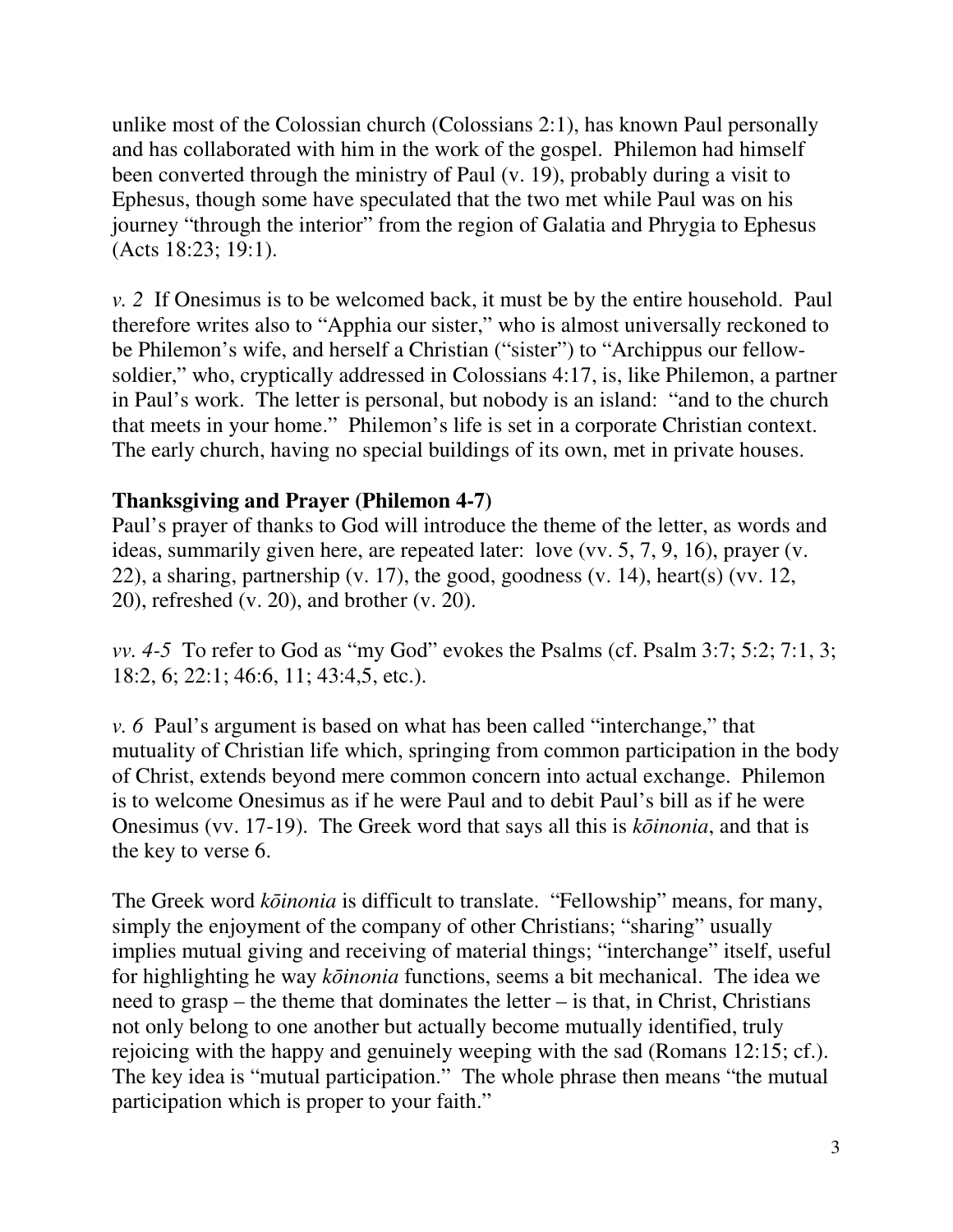### **The Request (Philemon 8-22)**

As a runaway slave, Onesimus was liable to severe punishment, including even death. What Paul is concerned about is the treatment the slave will receive once he goes back to his master.

What was Paul asking Philemon to do? Here the matter becomes surprisingly complicated. From the letter itself it appears that Onesimus had run away from Philemon's household, perhaps taking some money as he went. This would not be unusual in the ancient world. Many slaves risked the wrath of their owners (backed up by stringent laws) in the attempt to escape.

At this point Onesimus could have joined a band of other ex-slaves, hidden himself in the underworld of a big city, or fled for refuge to a pagan shrine. Instead, whether by design or sheer providence, he had met Paul. And he had become a Christian.

Paul was now in a delicate position. Our knowledge of the slave laws then in the province of Asia is insufficient to tell us what his legal position would have been, but harboring a runaway slave was hardly the sort of behavior to earn Paul a good reputation or to help him regain his own freedom (v. 22). Paul was faced with two estranged Christians, both of whom, under God, owed their salvation to him (v. 19). But if the gospel both have embraced is the message of reconciliation (Colossians 1:18-20; 3:12-17; cf. 2 Corinthians 5:17-21), then it must be able to bring together slave and free as it did Jew and Greek, or male and female (Colossians 3:11; Galatians 3:28). Paul is faced with a test case. It is no use preaching grand-sounding theory if it cannot be put into practice when it is need ed. So he sends Onesimus back to Colosse, to Philemon, having done his best in this letter to ensure that a full reconciliation will take place.

But is their reconciliation Paul's main aim? It has been suggested that the real purpose of the letter was to ask Philemon to send Onesimus back to Paul. Thus verses 13-14 say that, though Paul would like to keep Onesimus, he prefers only to act with Philemon's consent.

If reconciliation is Paul's aim, the driving force of the whole letter is the prayer of verse 6, which, though cryptically expressed, is comprehensible in the light of the letter as a whole. Philemon is to learn in practice that *k*ō*inonia* means an "interchange" between those who are Christ's. Paul first identifies himself closely with Philemon (vv. 1-7), then he establishes the closest possible ties between himself and Onesimus (vv. 10-14). The result of this "interchange" is that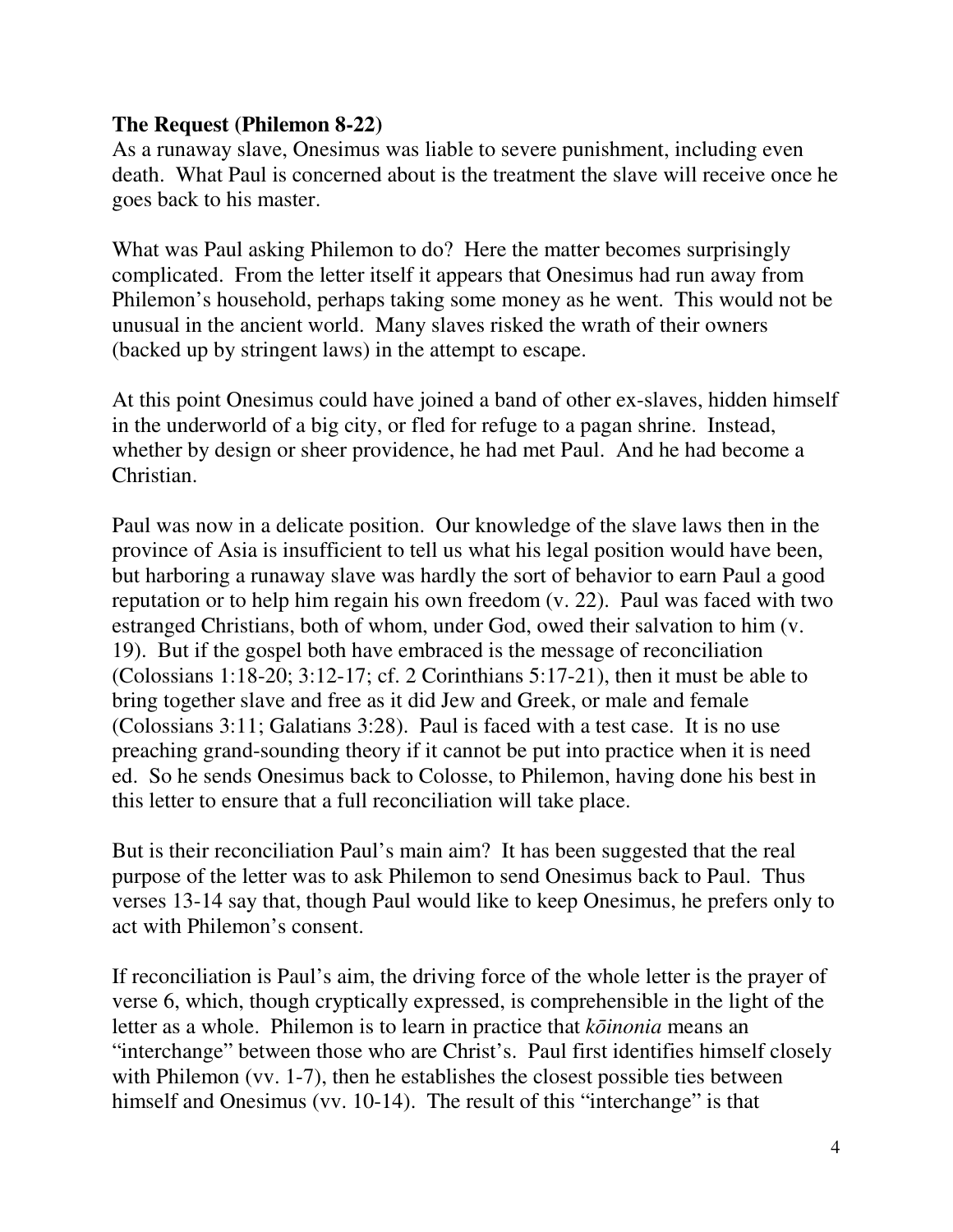Onesimus and Philemon are brought together – in Paul (vv. 17-20). As Luther saw, Paul plays Christ in the drama, identifying himself with both sinner and offended party, so making peace (cf. 2 Corinthians 5:16-21), which contains many theological ideas here put into practical effect). The result is that the church, instead of fragmenting, grows together "into Christ" (v. 6).

Why did Paul not simply ask for Onesimus to be released from slavery? Why (for that matter) did he not order all Christian slave-owners to release all their slaves, rather than profit from an unjust social structure? Slavery was one of the really great evils of the ancient world, under which a large proportion of the population belonged totally to another person, for better of (usually) for worse, with no rights, no prospects, the possibility of sexual abuse, the chance of torture or death for trivial offences. Some slaves were fortunate in having kind or generous masters, and by the end of the first century some secular writers were expressing disgust at the institution. Why, then, did Paul not pro test against the whole dehumanizing system?

Inveighing against slavery per se would have been totally ineffective; one might as well, in modern western society, protest against the mortgage system. Even if all Christians of Paul's day were suddenly to release their slaves, it is by no means clear that the slaves themselves, or society in general, would benefit. A large body of people suddenly unemployed in the ancient world might not enjoy their freedom as much as they would imagine.

Paul's method is subtler. He of course knows (1 Corinthians 7:21-23) that in principle it is better to be free than to be a slave. But, like Jesus, his way of changing the world is to plant a grain of mustard seed, which, inconspicuous at first, grows into a spreading tree. And in the meantime, he teaches slaves and masters to treat themselves, and each other, as human beings. Like the artist or poet, he does some of his finest work not by the obscure clarity of direct statement, but by veiled allusion and teasing suggestion.

Paul identifies himself with Onesimus. He is "my son" (v. 10), "my very heart" (v. 12), "very dear to me" (v. 16), and Paul will take responsibility for his debts (vv. 18-19). He assumes that Philemon would like to be able to help in his captivity, but Onesimus has been standing in for him, representing him (v. 13; cf. Philippians 2:30). This is possible because Onesimus and Philemon are, though they do not realize it, "dear brothers" to one another (v. 16). He then draws the conclusion proper: the welcome you would afford to *me* must be given to *him*, and the debts you would have put on *his* bill belong on *mine* instead (vv .17-19). Philemon and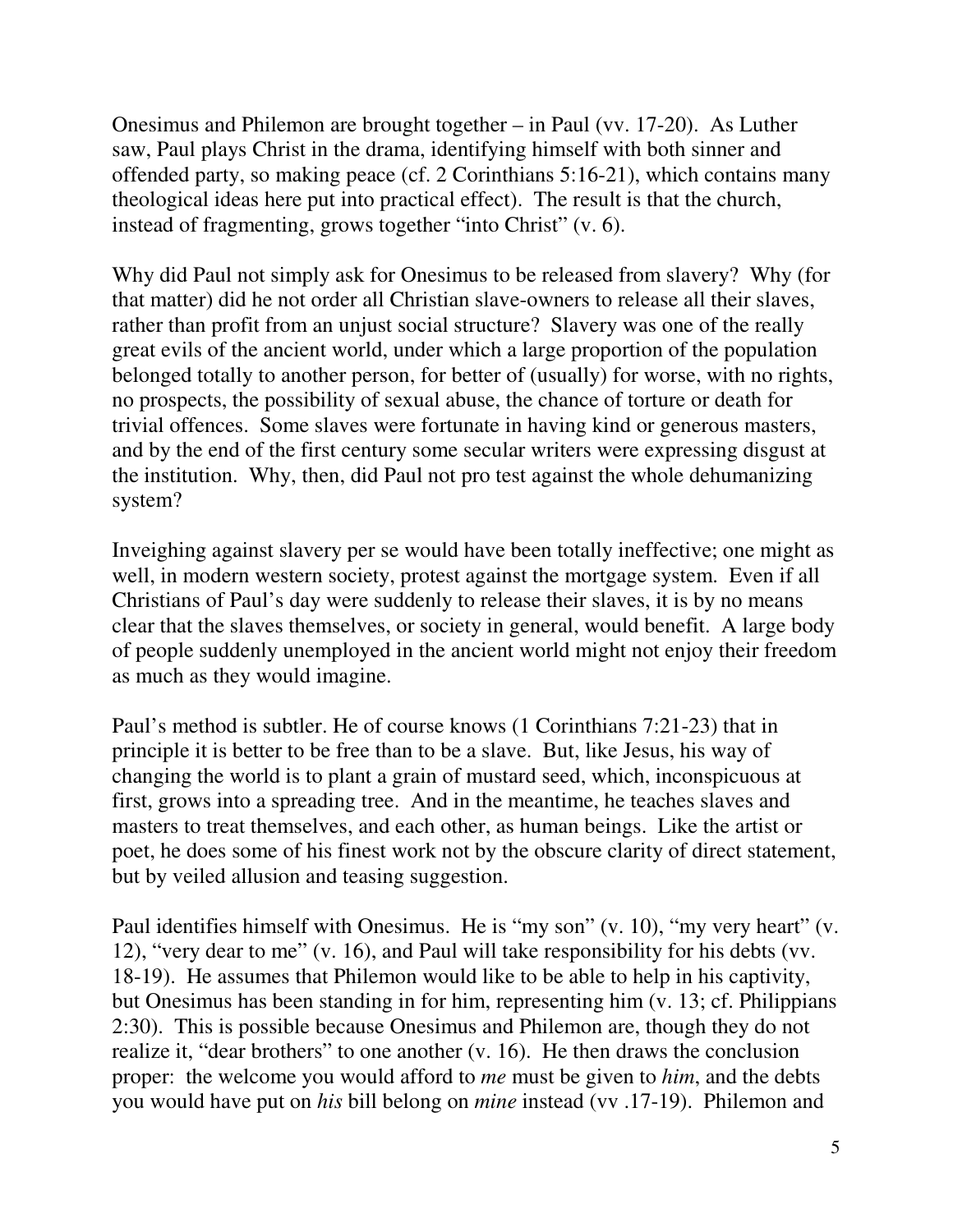Onesimus are, in fact, in the same boat: both are debtors – to Paul (v. 19). The wheel thus comes full circle. If Philemon has a reputation for refreshing the hearts of the saints (v. 7), let him now refresh Paul's too (v. 20). Philemon and Onesimus are to be united – in Paul. The apostle, so to speak, plays Christ to them, his ministry of reconciliation mirroring that of Christ at every point (2 Corinthians 5:17-21).

 *v. 8* Merely obeying an order would not necessarily elicit from Philemon that increase in understanding and love for which Paul has prayed (v. 6).

*v. 10* Paul now builds on this foundation. "I appeal to you for my son Onesimus." The delay in naming Onesimus has suggested to some that Paul is waiting until he has said as many good things about him as possible. This may be so, but Philemon surely knew as soon as anyone that his ex-slave had returned. The important point is that Onesimus has come back not so much as a slave but as a son. The name "Onesimus" literally means "useful," deriving from the same root as the phrase "have some benefit" in verse 20. It was a common slave's name, starting most likely as a nickname.

*vv. 12-13* "I am sending him back to you." The verb could be a veiled judicial metaphor, "I am referring his case to you"; certainly Philemon has, legally, the final say. But if so the tone is ironic, since Paul is certainly not implying that he cannot make up his own mind as to what should be done.

*v. 16* God may be intending that Philemon have Onesimus back no longer as a slave, but better than an slave, as a dear brother. This is not a request for emancipation. It simply applies what is said about relations between Christian masters and slaves in, e.g., 1 Corinthians 7:22 or Colossians 3:22-4:1).

*v. 19* "I, Paul," am writing this with my own hand. I will pay it back." Whether Paul has here taken the pen from the secretary for the first time (see Colossians 4:18), or whether this verse indicates that he has written this very personal letter all in his own hand, it is impossible to say, though many scholars incline toward the latter view. Paul uses the rhetorician's transparent trick of declaring that he will not mention something, thereby of course mentioning it (compare 2 Corinthians 9:4). It is this verse that tells us that Philemon had, like Onesimus, become a Christian under Paul's ministry.

*v. 22* "And one thing more" – almost "oh, and by the way…." In keeping with the tone throughout, Paul refers almost casually to the vital follow-up visit. "Prepare a